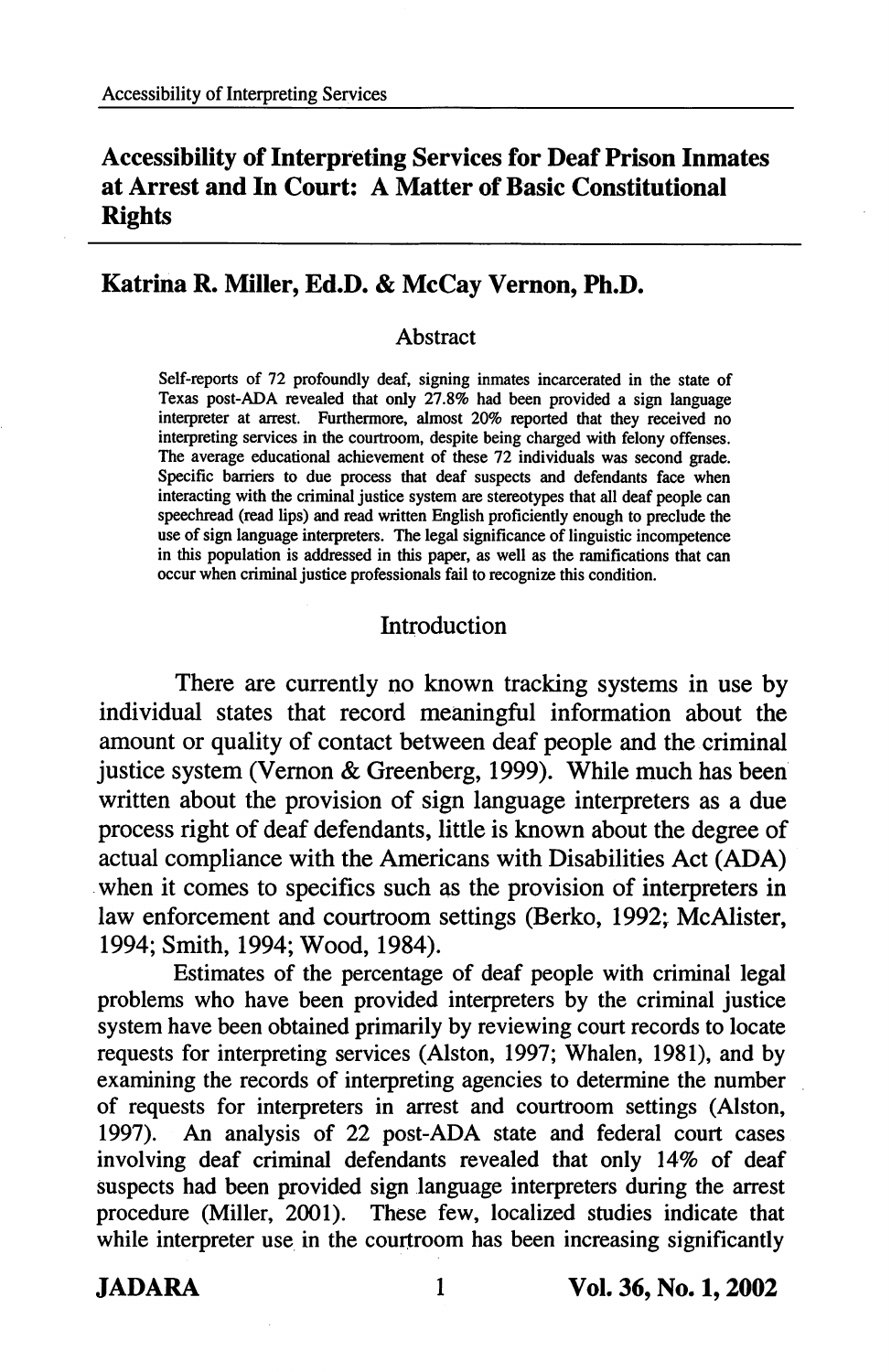since the passage of the ADA, it remains inconsistent and inadequate across the nation (Miller, 2001).

The purpose of this study was to learn how many individuals from a deaf prison inmate population had been provided with interpreters during their arrest and courtroom proceedings. A corollary goal of this study was to interview several deaf inmates in order to gain insight into specific communication barriers that they experienced when interacting with the criminal justice system.

## Method

This research involved an entire population of male and female deaf state prisoners incarcerated in Texas. It focused specifically on access to interpreters during the arrest procedure and throughout court proceedings. The deaf inmates were located in a centralized location because the Texas Department of Criminal Justice (TDCJ) groups all of its profoundly deaf offenders in one prison facility to promote efficacy in service provision. The Texas population of profoundly deaf offenders number about 85 inmates daily, the majority of whom were male.

Participants in the study consisted of 72 male and female deaf signing inmates incarcerated during a 90-day period in 2001, at which time this study was conducted. The following criteria were used to select participants: 1) each inmate was a sign language user, 2) each inmate had been processed by the criminal justice system post-ADA, 3) each inmate was in a disciplinary status that permitted him or her to volunteer to participate (not in administrative segregation, the infirmary, etc). 4) all 72 subjects had severe-to-profound hearing losses and used sign language as their primary mode of communication.

Each study participant provided a self-report regarding the availability of interpreters at their time of arrest and when in court. Of these participants, three were selected for an interview conducted in sign language in order to discuss their arrest and/or courtroom experiences. The results of these interviews are provided as case studies.

## Results

Of the 72 deaf participants with criminal convictions, 27.8% (20) reported that they had received the services of an interpreter during their arrest, and 83.3% (60) reported that they were provided with an interpreter in court. It is important to note that these arrests and trials were for felony offenses and not misdemeanors, meaning that most of the deaf individuals were facing significant prison time. Over 65% of the study participants (68) with educational data available scored below the third grade level on the Test of Adult Basic Education (TABE) at entry

Vol. 36, No. 1,2002 2 JADARA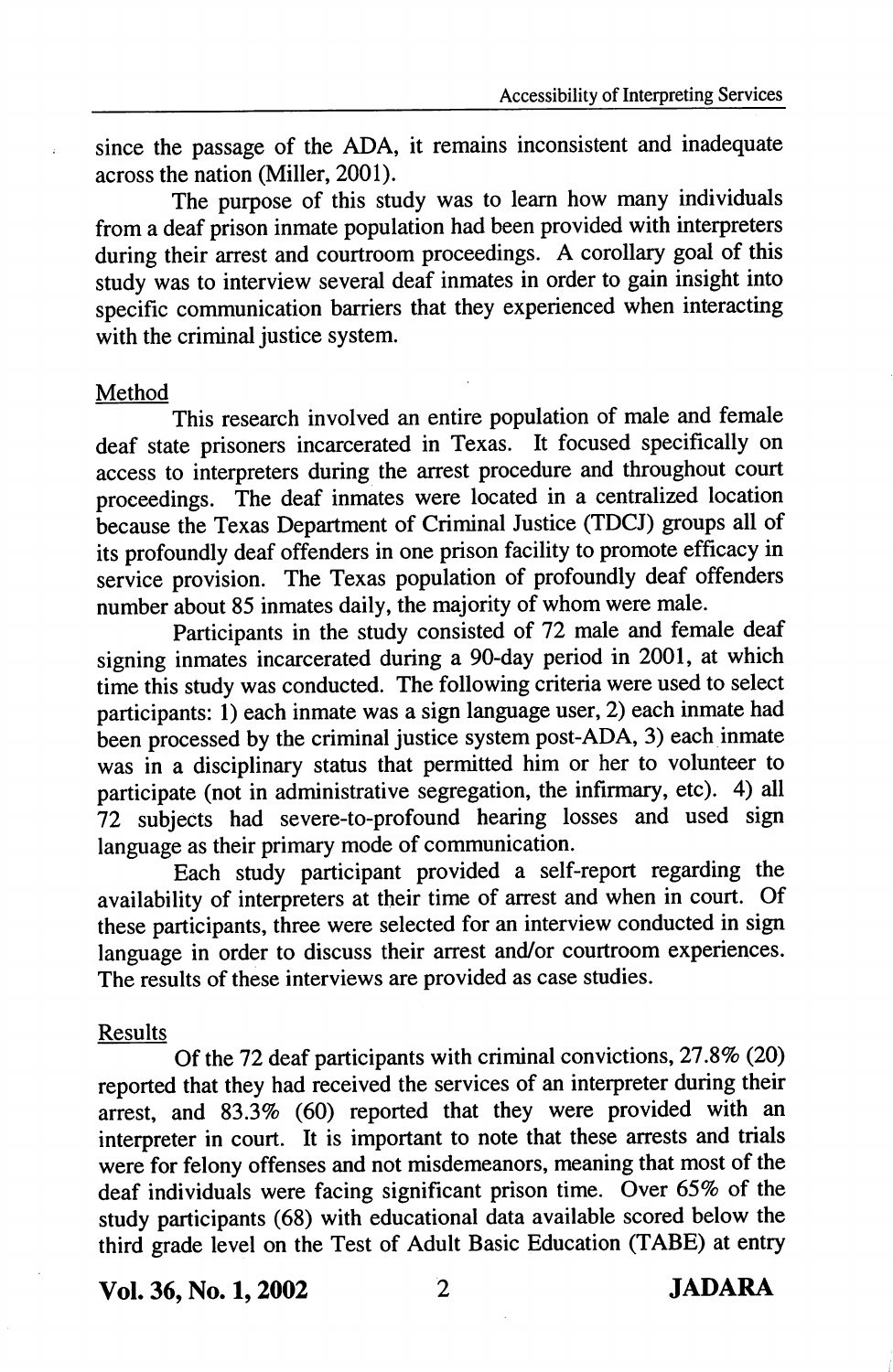into the prison system (Table 1). The average TABE score of this group of 68 was grade 2.5. The TABE is the educational evaluation and placement test used in the Texas Department of Criminal Justice. A TABE score represents an average score of an individual's educational achievement in reading, math, and language. The crimes of these deaf inmates were predominantly violent offenses, a category that includes sexual assaults (Table 2). Sentences ranged from one to 80 years.

| <b>Educational Achievement</b>                                                               | Number | <b>Percent</b> |
|----------------------------------------------------------------------------------------------|--------|----------------|
| Sixth grade or higher                                                                        | 7      | $10.3\%$       |
| Third to fifth grade                                                                         | 16     | 23.5%          |
| Below grade level 2.9                                                                        | 32     | $47.1\%$       |
| Inmate was unable to understand<br>testing materials or refused to<br>participate in testing | 13     | 19.1%          |

|                   | Table 1. Educational Achievement Levels of Deaf Inmates at Entry |  |  |  |
|-------------------|------------------------------------------------------------------|--|--|--|
| into Prison, n=68 |                                                                  |  |  |  |

## Case Studv: Robert

Robert is a 40-year-old white male who has been profoundly deaf since birth. His primary means of communication is American Sign Language (ASL). Prior to incarceration he operated a classic memorabilia business from his home. He is currently incarcerated for the sexual assault of two minor females. This is his only criminal conviction. At the time of his arrest Robert was reading at the sixth grade level.

When arrested an interpreter was provided, but Robert did not understand the purpose of the Miranda Waiver when he signed it. This frequently occurs in cases involving deaf suspects because of the difficulty associated with interpreting the Miranda Warnings (Vernon  $\&$ Coley, 1978; Vernon, Raifman, & Greenberg, 1996). Because Robert did not understand his right to remain silent and to have a lawyer, he signed a confession at the time of his interrogation. He states that if he had understood these rights, he would have made different choices.

JADARA 3 Vol. 36, No. 1,2002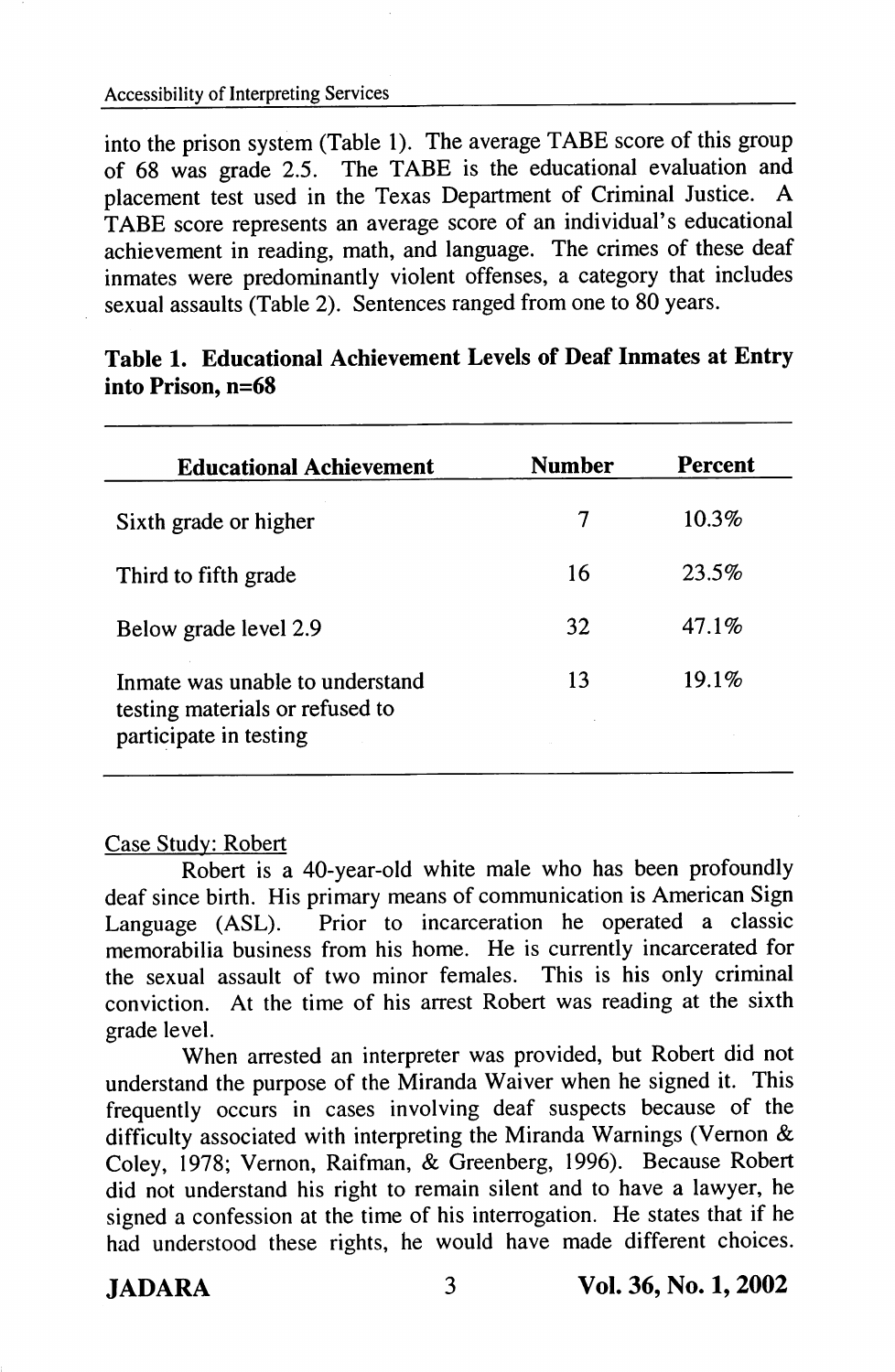While reader's views on the Miranda Warning may vary, the issue is that if it is a right provided to hearing suspects, it should also be provided to those who are deaf.

Robert was released from custody pending a court date on a \$10,000 bond. However, another \$5,000 bond had been issued. As a result, police later apprehended him again at a local grocery store. No interpreter was provided this time. As Robert knew that his original bond had already been paid, he did not understand why he was back in custody. He spent the night in jail and went before a judge the following morning. Again, no interpreter was provided. Robert assumed that a second bond had been issued against him when a police officer present in the courtroom finger spelled "T-W-0 B-O-N-D" to him. Obviously, the lack of an interpreter at this hearing was a violation of his rights, as was the failure to verify that he understood the Miranda Waiver that he had signed. Partly as a consequence of these denials of his rights, Robert is now serving 15 years.

| <b>Offense</b>       | <b>Number</b> | Percent |
|----------------------|---------------|---------|
| Violent <sup>1</sup> | 47            | 65.2%   |
| Drug                 | 14            | 19.4%   |
| Property             | 9             | 12.5%   |
| Other $2$            | 2             | 2.7%    |

## Table 2. Criminal Offenses of Deaf Inmates, n=72

<sup>1</sup> Includes sexual assaults

' Includes sex crimes such as indecent exposure

## Case Studv: Jesse

Jesse is a 28-year-old African American male who has been profoundly deaf since birth. He is a monolingual ASL user. Prior to incarceration, he was a low level drug-dealer. Jesse is currently serving a 15-year sentence for burglary of a habitation and is believed to be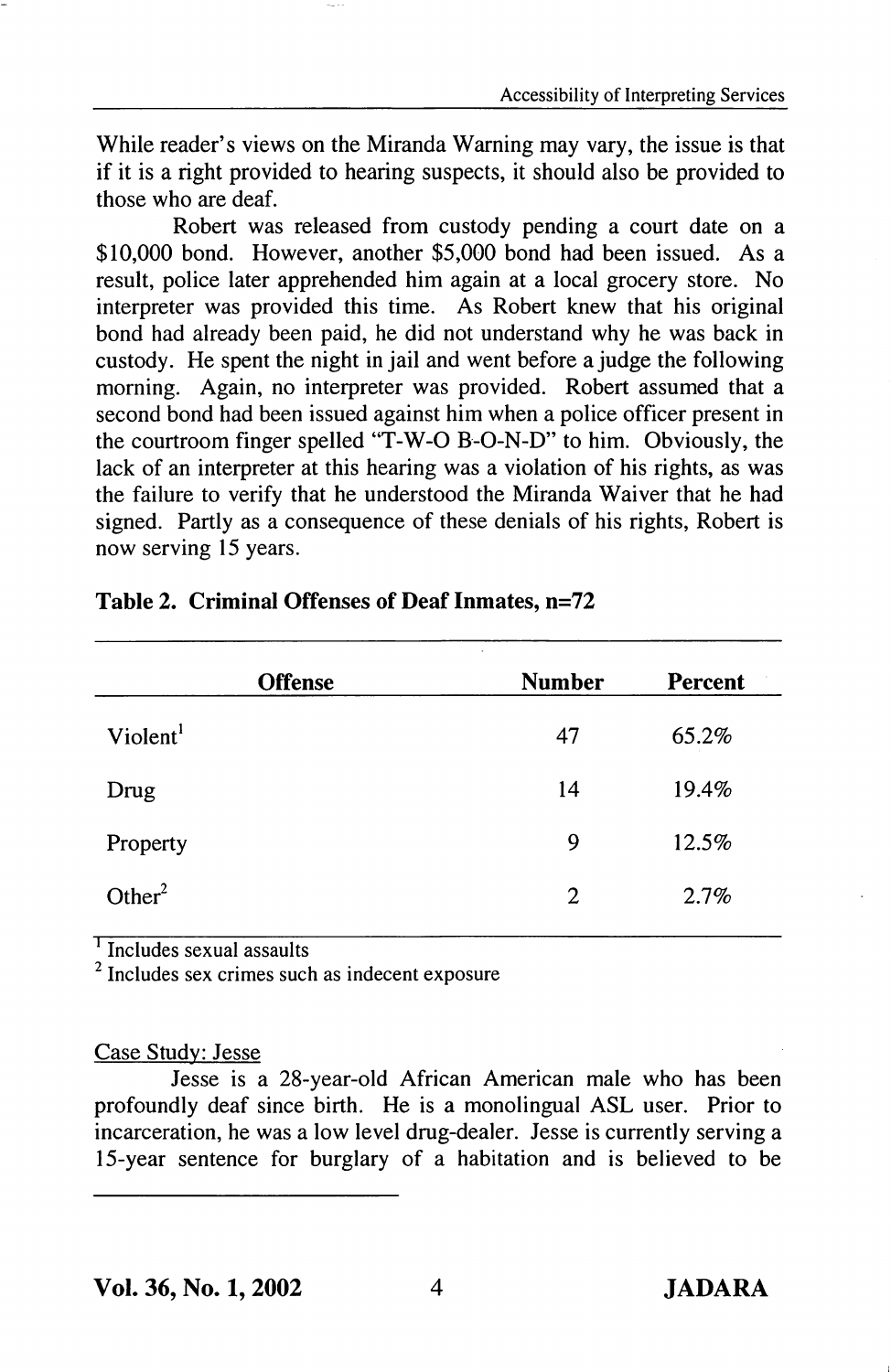involved in gang-related activities. He has a juvenile record and had previously been incarcerated several times. His reading level is below first grade.

At the time of his arrest Jesse had been smoking fry (marijuana cigarettes saturated in embalming fluid) on a daily basis. Consequently he has little memory of what occurred when he was taken into custody, although an interpreter was present. Initially, in court, Jesse was expected to speechread (read lips) what was being said during the proceedings. He was able to convince the court that he could not understand spoken English and that a qualified sign language interpreter was required. Jesse remained in custody for several days until an interpreter could be scheduled to facilitate communication. He was interpreter could be scheduled to facilitate communication. satisfied with the quality of interpreting services that he received in court.

# Case Studv: Steve

Steven is a 22-year-old white male who has been profoundly deaf since birth. He has limited communication abilities in both ASL and English. Prior to incarceration Steven lived with his mother and was a client at a local mental health agency. Steven is currently serving a 12 year sentence for indecency with a child. This is his second incarceration. Steven reads at the second grade level.

Steven maintains that the police arrested him because he was "walking by and looking in the window" of the home where the crime occurred. There was no interpreter present at his arrest, at which time he became emotionally agitated and stabbed himself with a pencil. In court Steven was not provided with an interpreter, although he had requested one. Note writing was used to communicate with him. Additionally, he signed several documents in court. During our interview he was unable to explain the meaning or purpose of any of them.

# Discussion

Over 20 years after the enactment of the ADA a majority of study participants reported that they did not receive interpreting services at the time of their arrests. This may be largely due to a lack of training of police officers regarding the importance of accommodating deaf<br>suspects and how to provide accommodations. As earlier indicated. suspects and how to provide accommodations. during courtroom proceedings most study participants reported that they had received interpreting services. The courts appear to have a greater awareness of and concern for the communication rights and needs of deaf defendants than do the police. However, even in court, nearly 20% of deaf inmates in the study reported that they were denied their right to

JADARA 5 Vol. 36, No. 1,2002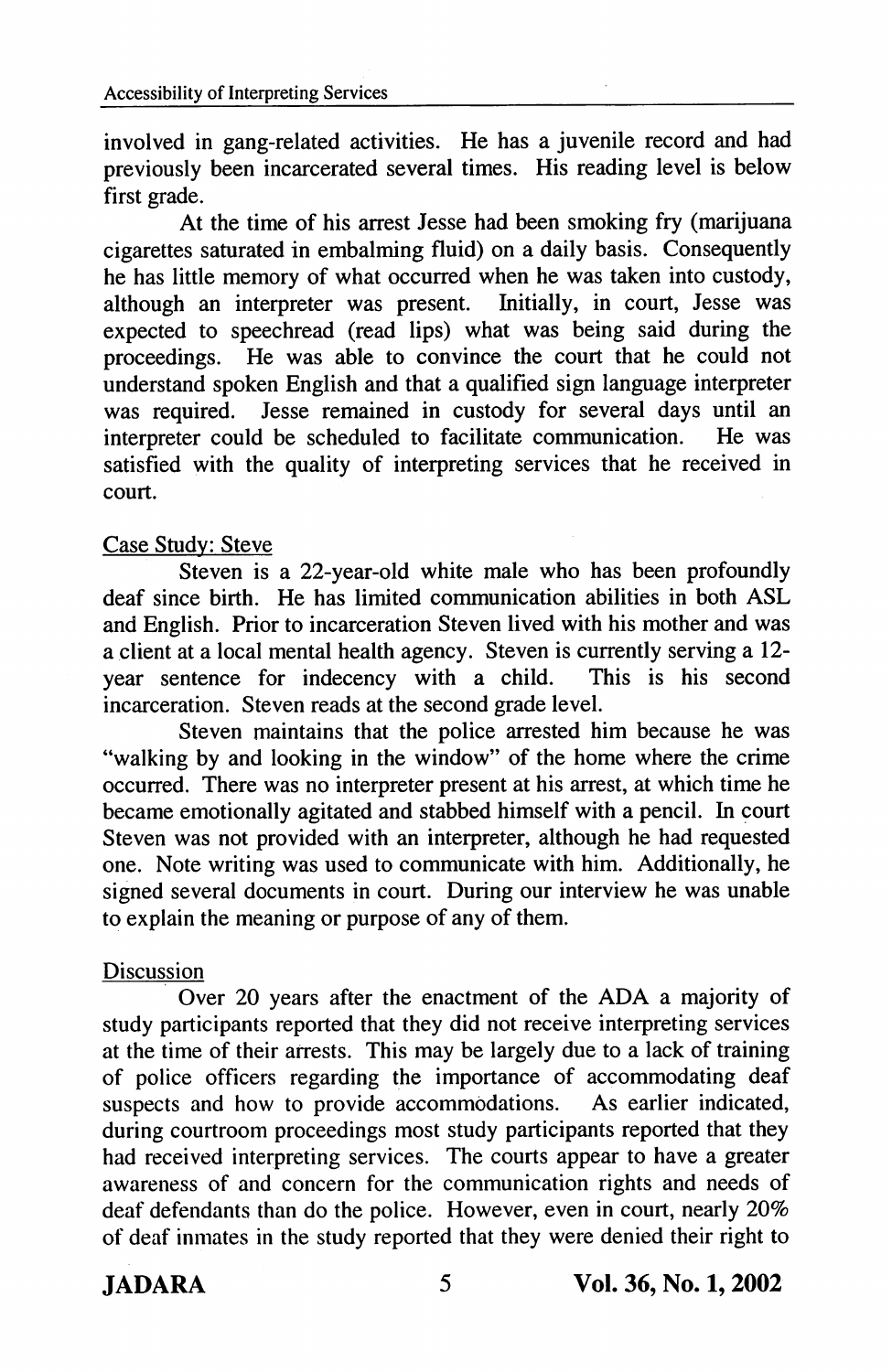an interpreter. One reason for this may be due, in part, to a critical shortage of sign language interpreters who are qualified to work in legal settings (Miller & Vernon, 2002). These cases generally involved uneducated deaf defendants with low socioeconomic status. As a result it may have been assumed that there would be no repercussions for not supplying an interpreter. Many uneducated deaf persons are unaware of their right to have an interpreter, but certainly their lawyers or public defenders should be aware of this right.

In order for deaf defendants who use sign language to receive their constitutionally-guaranteed due process rights during criminal legal proceedings a sign language interpreter is required (Miller & Vernon, 2001; Vemon & Miller, 2001). However providing an interpreter at arrest or in the courtroom does not always assure that a deaf person will understand the charges or be able to participate in his own defense (Wisconsin v. Hindsley, 2000; Miller & Vemon, 2001). It is up to the court and the interpreter to make certain that the deaf person has sufficient knowledge of what transpires in court and what the Miranda Waiver really means (Vernon & Raifman, 1997; Vernon, Raifman, Greenberg, & Monteiro, 2001).

If, even with an interpreter, deaf defendants cannot understand their charges or participate in their own defense they must be declared linguistically incompetent to stand trial, just as if they were mentally ill or mentally retarded (Vernon & Miller, 2001). This concept of linguistic incompetence is unique to semilingual deaf defendants and often has to be explained to judges and other officials who are unfamiliar with deafness and its linguistic implications for uneducated deaf individuals. For deaf defendants capable of leaming the terminology required to understand trial proceedings or a Miranda Waiver, their linguistic incompetence can sometimes be remedied by providing instruction on legal terminologies and courtroom procedures. However these levels are often well above the capabilities of many deaf individuals (Table 3). Once a deaf defendant has been prepared linguistically he is no longer incompetent. He can then return to court and participate in the He can then return to court and participate in the proceedings (Davis, 1993; Vernon & Raifman, 1997).

The significance of linguistic incompetence in deaf defendants has been upheld in the courts (Jackson v. Indiana, 1972; People v. Lang, 1975, and People v. Lang, 1978; Steven Holmes v. State of Florida, 1986). In addition to these and other legal cases acknowledging the presence of linguistic incompetence in deaf defendants, a series of recent articles have appeared in forensic journals, publications on deafness, and in the Journal of Interpretation, all recognizing and addressing linguistic incompetence in deaf defendants (Vernon & Raifman, 1997; King &

Vol. 36, No. 1,2002 6 JADARA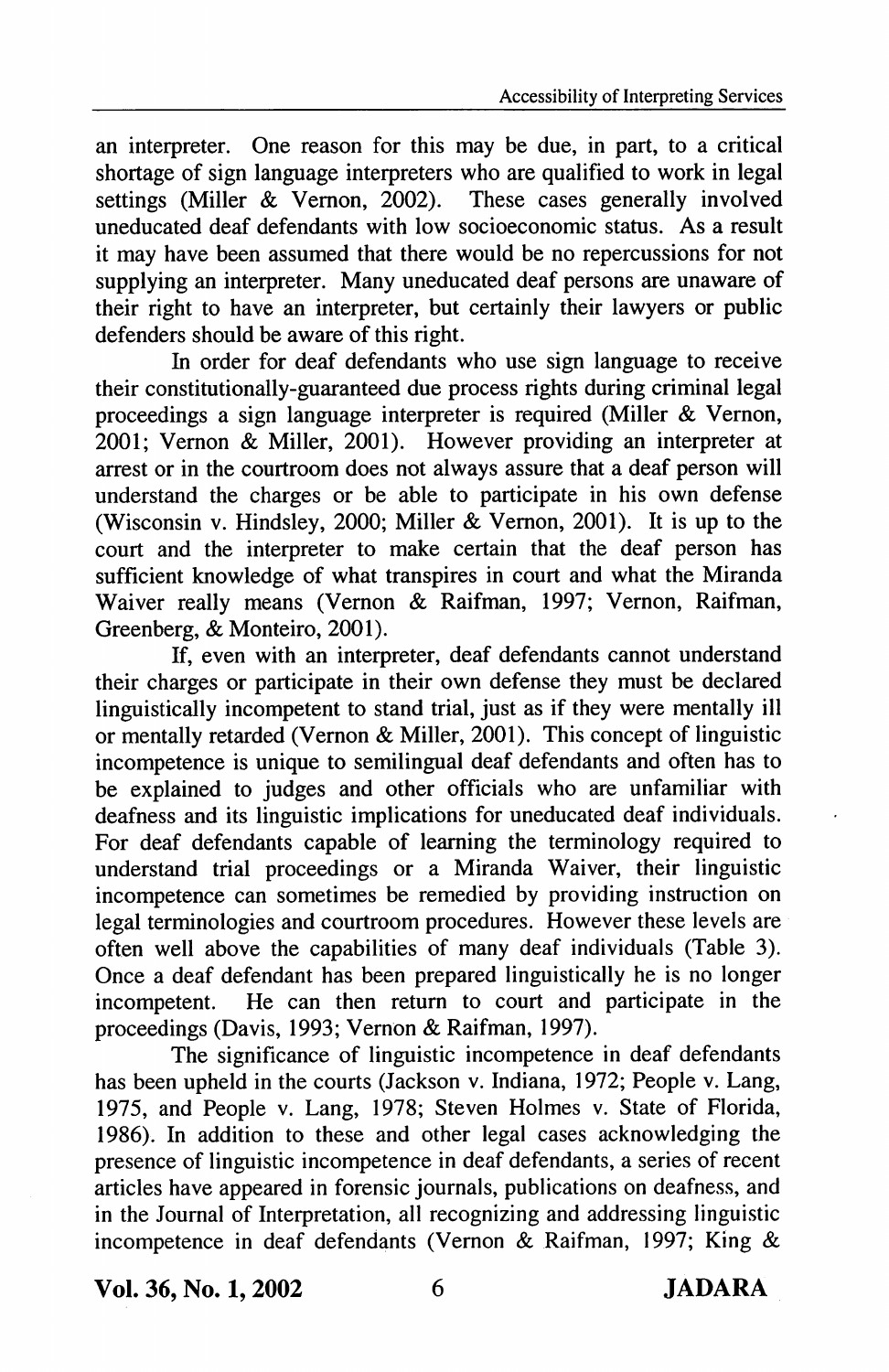Vemon, 1999; Miller & Vemon, 2001; Vemon & Miller, 2001; Vemon, et al., 2001). These papers are intended to educate legal and sign language interpreting professionals about the necessity of providing qualified interpreters in court in order that a majority of deaf defendants can actively participate in the proceedings per their Constitutional rights.

| <b>Type of Trial</b>           | <b>Reading Level Required</b><br>(Based on Trial Transcripts) |
|--------------------------------|---------------------------------------------------------------|
| <b>Jury Trial</b>              | 6.9                                                           |
| <b>Guilty Plea</b>             | 9.2                                                           |
| <b>Sentencing Hearing</b>      | 9.2                                                           |
| Motion for Suppression Hearing | 8.4                                                           |
|                                |                                                               |

| Table 3. Reading and Vocabulary levels Required to Understand the |  |  |
|-------------------------------------------------------------------|--|--|
| <b>Four Major Types of Criminal Trials</b>                        |  |  |

As indicated earlier, since the passage of the Americans with Disabilities Act in 1990, accommodations are usually made for deaf defendants in court. Such accommodations do not appear to be the practice with arrest procedures. Indeed, most law enforcement and criminal justice professionals are not aware of linguistic incompetence as a relevant issue that impacts 20-40% of deaf defendants. This condition renders defendants unable to understand the Miranda Waiver, their legal charges, or to participate in their own defenses (Vemon, Steinberg, & Montoya, 1999). For example, of the 68 cases of deaf inmates in Texas for whom we obtained data on educational achievement, over 65% had scores below the third grade level (Table 1). Each of these offenders is probably linguistically incompetent to stand trial, yet each was convicted and sentenced to terms ranging from one to eighty years without the issue of linguistic competence ever being raised. It is our position, based on research on the language level of the typical jury trial, plea and sentencing hearing, or motion for suppression hearing, that a reading level of at least third grade level, as measured by standardized testing, is required for a deaf person to understand the language used in court trials. To try and convict such individuals represents a miscarriage of justice for

JADARA 7 Vol. 36, No. 1,2002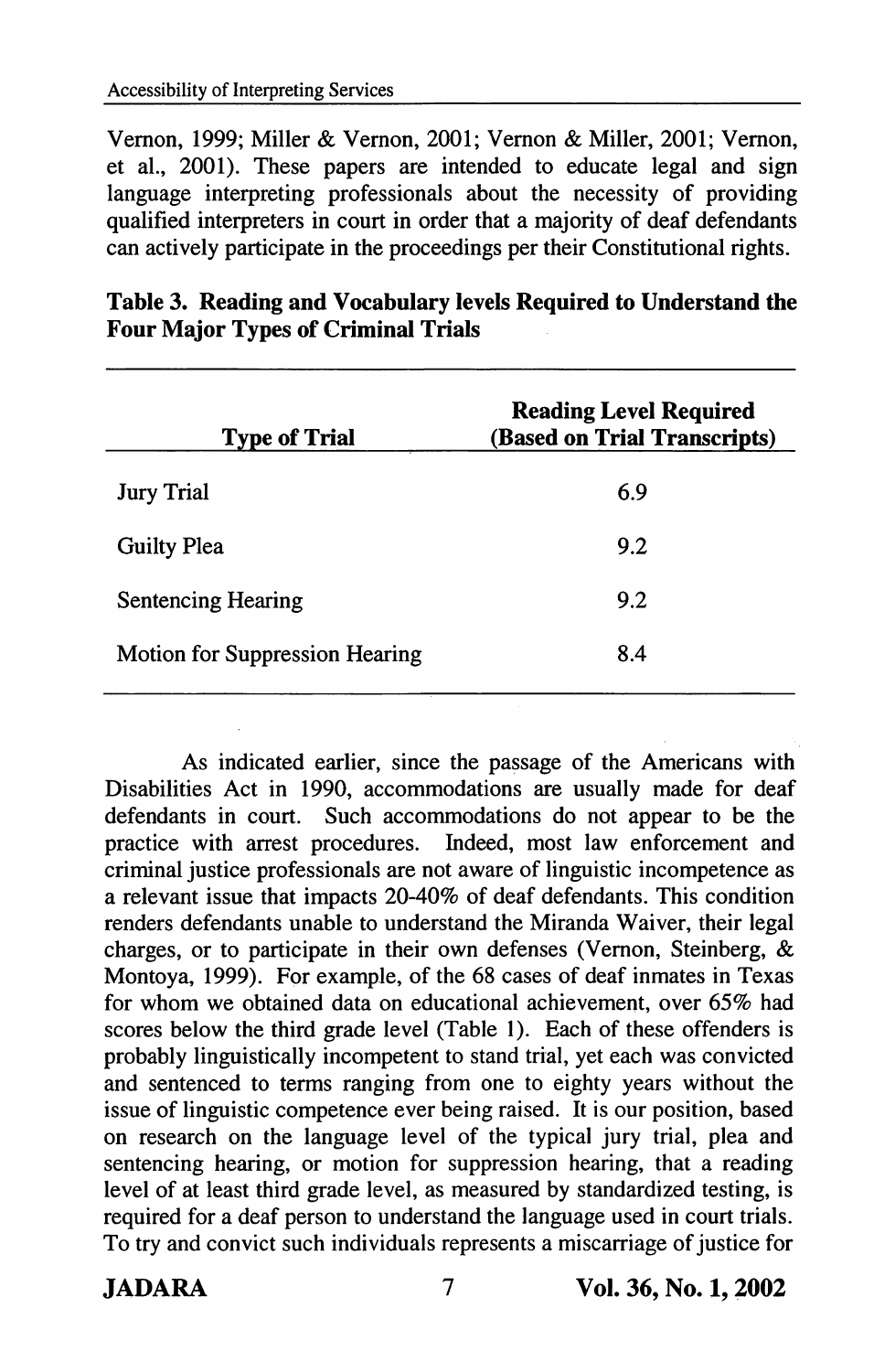the 65 percent of deaf men and women now serving time in Texas prisons and other correctional facilities throughout the United States (Vemon, et al., 1999).

Another consideration involves the Miranda Waiver (Vemon, et al., 1996). The Waiver is extremely difficult to interpret in sign language and requires a sixth-to-eighth grade reading level to understand in its printed form (Vemon & Coley, 1978). The majority of deaf inmates in this study were not provided an interpreter at the time of arrest. This is a critical issue because it is at the time of arrest that the questioning of suspects often begins. Prior to questioning a deaf suspect, by law, a qualified interpreter must first present the Miranda Waiver to most deaf suspects using sign language, otherwise, evidence gathered from the questioning is not admissible in court. When no interpreter is present law enforcement officers will often expect the deaf person to speechread (read lips), or ask the deaf person to read and sign the Waiver. As the best deaf speechreaders can decipher only 5% to 25% of what is said, speechreading is clearly not an acceptable way to administer the Miranda Warnings to profoundly deaf signing individuals (Vernon & Andrews, 1990). In such situations the police should refrain from questioning the deaf suspect until a qualified sign language interpreter is obtained.

in the event that no sign language interpreter was present and a printed form of the Miranda Wamings was provided to a deaf defendant, based on an average second grade educational achievement of these deaf inmates, the waming is incomprehensible to over half of them, and probably to only about ten percent of them (Table 3). Any evidence gained during the questioning of these individuals should have been deemed inadmissible by the judges administrating these cases (Vemon, et al., 1996).

In previous cases involving deaf defendants in states other than Texas, failures to administer the Miranda Waiver to deaf suspects in an understandable format have resulted in the evidence gathered being determined inadmissible and individuals being released or convicted of a lesser charge. Three of these cases were homicides (Maryland v. Barker, 1977; Oregon v. Mason, 1980; State of Minnesota v. Gary Lester Goering, 1992).

Under the ADA, it is the legal obligation of law enforcement and the courts to provide a sign language interpreter to deaf suspects and defendants whose primary language is ASL. Police officers, judges, and attorneys must be ever vigilant in recognizing linguistic incompetence and in taking the proper measures to ensure that deaf suspects and defendants receive their constitutionally guaranteed due process rights.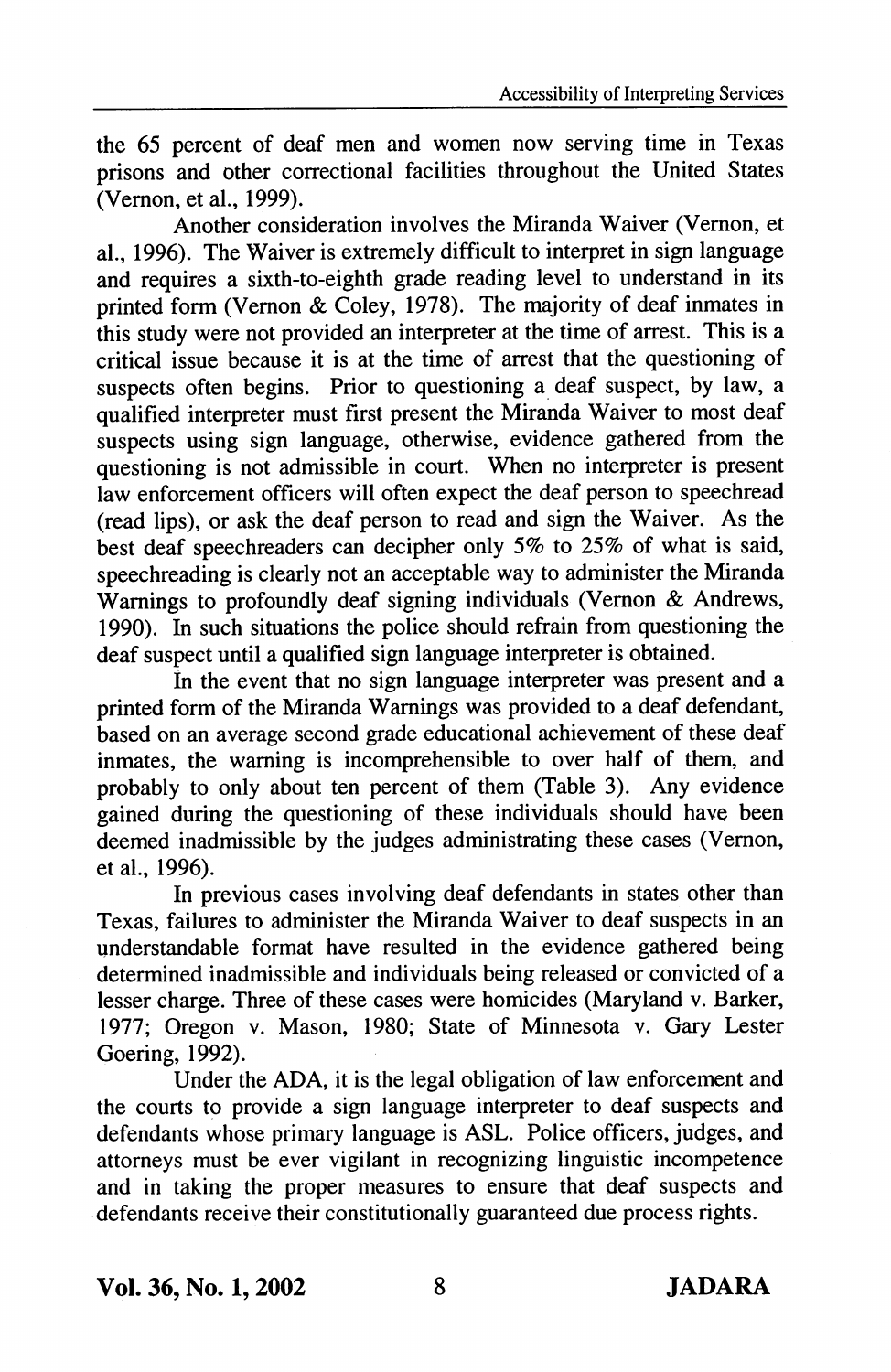## References

Alston, M.R. (1997). An analysis of the experiences of deaf and<br>hearing parolees and prisoners. *Dissertation abstracts* hard-of-hearing parolees international, 58, no. 12B, (1998): 6798 Union Institute: 1033.

Berko, M.L. (Fall 1992). Protecting the sixth amendment rights of the deaf criminal defendant. Dickinson Law Review, 97, 101-130.

Davis, L.J. (4 October 1993). The prisoners of silence. Nation, 257:10, 354.

Jackson v. Indiana, 406 U.S. 715 (1972).

King, N. & Vemon, M. (1999). Unique legal issues facing deaf defendants. The Florida Defender, 11:1, 11-15.

Maryland v. Barker, Crim. Nos. 17, 995, & 19, 518 (Md. Cir. Ct. Dec. 8, 1977).

McAlister, J. (Spring 1994). Deaf and hard-of-hearing criminal defendants: How you gonna get justice if you can't talk to the judge? Arizona State Law Journal, 26, 162-200.

Miller, K.R. (2001). Access to sign language interpreters in the criminal justice system. American Annals of the Deaf, 146:4, 328-330.

Miller, K.R., & Vemon, M. (2001). Linguistic diversity in deaf defendants and due process rights. Journal of Deaf Studies and Deaf Education, 6:3,226-234.

Miller, K.R., & Vernon, M. (2002). Assessing linguistic diversity in deaf criminal suspects. Sign Language Studies, 4:2, 380-390.

Miller, K.R., & Vemon, M. (2002). Qualifications of sign language interpreters. Journal of Interpretation, 111-124.

Oregon v. Mason, Crim. No. C-80-03-30-30821 (Ore. Cir. Ct. May 27,1980).

People v. Lang, 2 Ill App. 3<sup>rd</sup> (1975) 325 N.E. 2d 305 (1975).

People v. Lang, 62 Ill App. 3<sup>rd</sup> 688 (1978) N.E. 2d 1106 (1978).

Simon, J.A. (1993-1994). The use of sign language interpreters and the legal community's obligation to comply with the ADA. Journal of Law and Health, 8:123, 155-199.

Smith, D.M. (1994). Confronting silence: The constitution, deaf criminal defendants, and the right to interpretation during trial. Maine Law Review, 46, 87-150.

Steven Holmes, Appelland v. State of Florida, Appellee 83-1055 District Court of Appeals of Florida Third District (August 12, 1986).

Vernon, M. & Coley, J. (1978). Violation of constitutional rights: The language impaired person and the Miranda Wamings. Journal of Rehabilitation of the Deaf, 11, 1-8.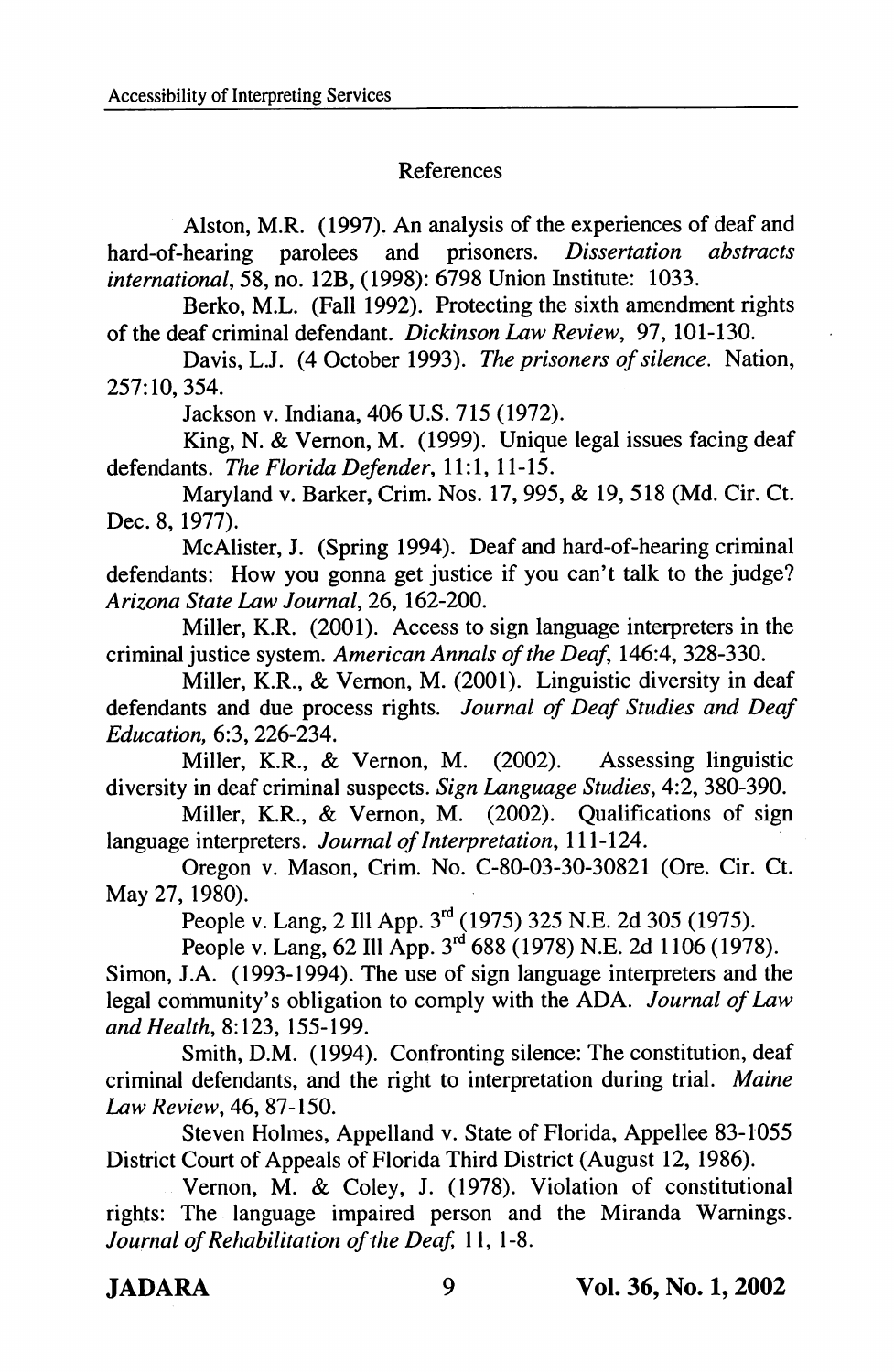Yemon, M., Raifman, L.J., Greenberg, S.F., and Monteiro, B. (2001). Forensic pretrial police interviews of deaf suspects: Avoiding legal pitfalls. International Journal of Law and Psychiatry, 24, 43-59.

Yemon, M., & Greenburg, S.F. (1999). Yiolence in deaf and hard-of-hearing people: A review of the literature. Aggression and Violent Behavior, 4:3,259-272.

Yemon, M. & Miller, K.R. (2001). Linguistic incompetence to stand trial: A unique condition in some deaf defendants. Journal of Interpretation, Millenial Edition, 99-120.

Yemon, M., & Raifman, L.J. (1997). Recognizing and handling problems of incompetent deaf defendants charged with serious offenses. International Journal of Law and Psychiatry, 20:13, 373-4S1.

Yemon, M., & Raifman, L.J., & Greenburg, S.F. (1996). The miranda wamings and the deaf suspect. Behavioral Sciences and the Law, 14, 121-135.

Yemon, M., Steinberg, A.G., & Montoya, L.A. (1999). Deaf murderers: Clinical and forensic issues. Behavioral Sciences and the Law, 17,495-516.

Whalen, T.E. (1981). A report of a project to prepare a manual of procedures for serving deaf defendants, victims, and witnesses. Dissertation abstracts international, 42, no. 12A, (1981): 5260. New York University: 0146.

Wisconsin v. Hindsley. 99-1374-CR; 2000 Wise. App. LEXIS 437 (2000).

Wood, J.B. (Spring 1984). Protecting the deaf suspect's right to understand criminal proceedings. The Journal of Criminal Law and Criminology, 75, 166-197.

## Author's Notes

This research was supported by the Texas Department of Criminal Justice under Research Agreement #0052-RM00. Points of view are those of the authors and do not necessarily represent the position of the Texas Department of Criminal Justice.

Katrina R. Miller, Ed.D., is a nationally certified counselor who has worked as an ADA consultant in corrections, as a sign language interpreter for deaf inmates, and as an intake officer in the juvenile corrections system. Dr. Miller is an Assistant Research Professor at the University of Arkansas Rehabilitation Research & Training Center for Persons who are Deaf and Hard of Hearing, in Little Rock.

McCay Yemon, Ph.D., is an intemationally known psychologist in the field of deafness who has published widely on forensic issues

Vol. 36, No. 1,2002 10 JADARA